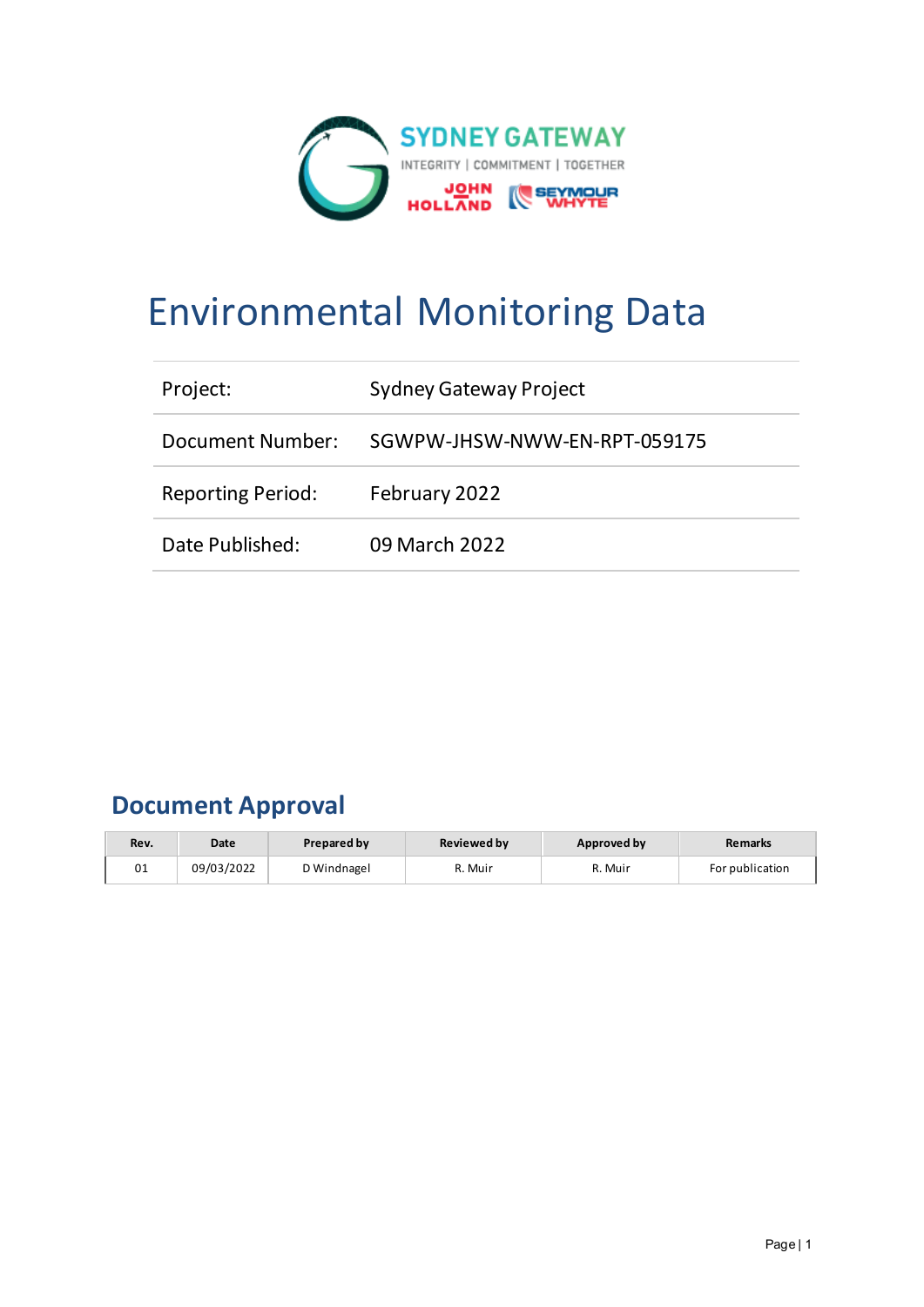

#### **Project Summary**

The Sydney Gateway Road Project ('the Project') is a new direct high-capacity road connection linking the Sydney motorway network at St Peters interchange, where the M4 and M8 motorways meet, with Sydney Airport's domestic and international terminals and the Port Botany Precinct. John Holland Seymour Whyte have been contracted by Transport for New South Wales to design and construct the works for the Sydney Gateway Road Project. Figure 1 provides an overview of the Project.



#### **Figure 1: Project Overview**

#### **Environmental Protection Licence and Reporting Requirements**

John Holland Pty Ltd obtained the Environment Protection Licence (EPL No. 21524) from the NSW Environment Protection Authority for the Project on behalf of the John Holland Seymour (JHSW) Joint Venture. The licence is for construction works relating Scheduled Activities as defined under Schedule 1 of the *Protection of the Environment Operations Act*, 1997 (POEO Act).

The licence describes monitoring and reporting requirements for the Works. The following report details environmental monitoring undertaken during this reporting month conducted in accordance with the EPL.

The EPL can be found by following the link below to the EPA's website: ViewPOEOLicence.aspx [\(nsw.gov.au\)](https://app.epa.nsw.gov.au/prpoeoapp/ViewPOEOLicence.aspx?DOCID=232143&SYSUID=1&LICID=21524)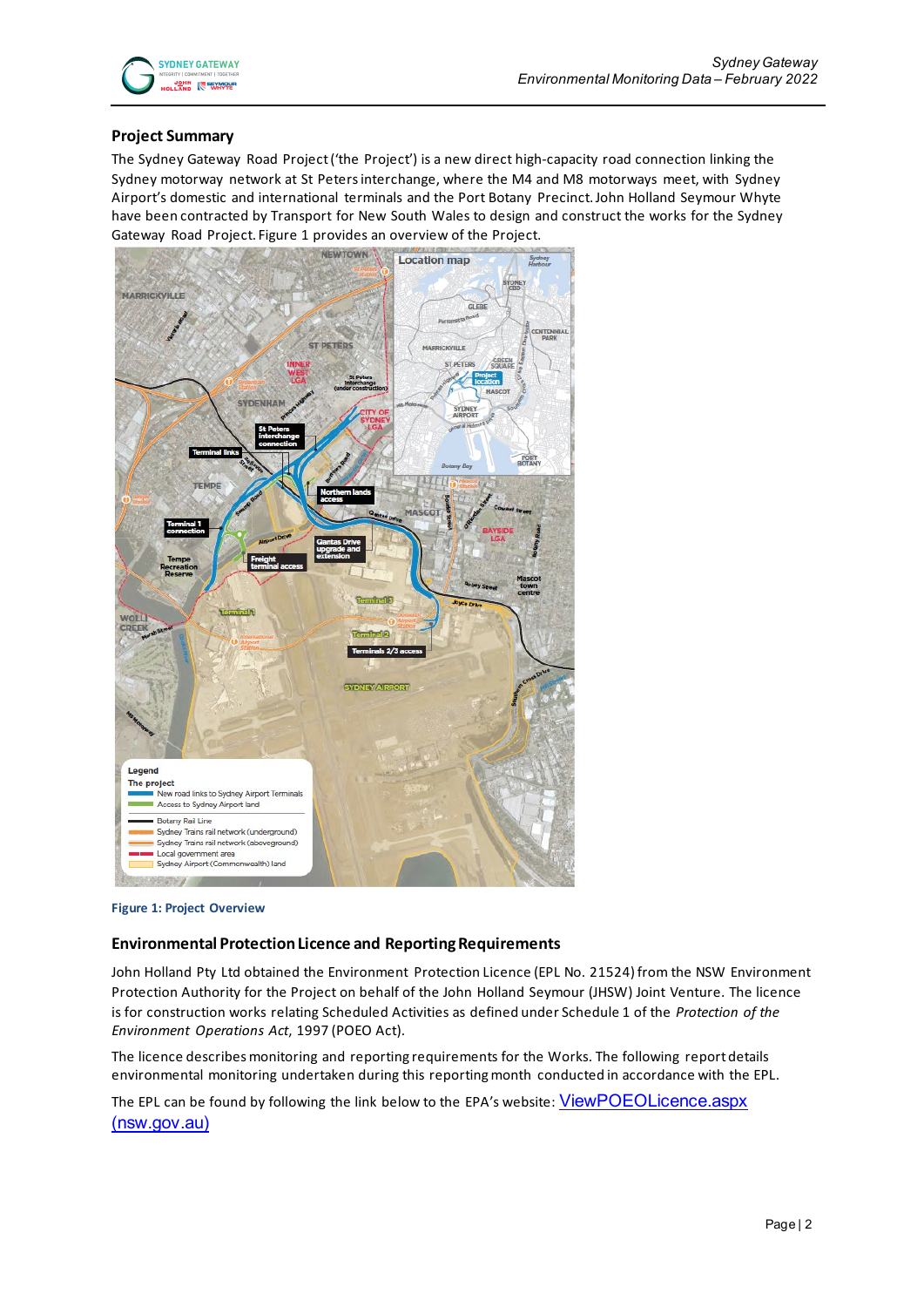#### **Noise and Vibration Monitoring**

Noise and vibration monitoring was undertaken during this reporting period. Table 1 contains the vibration monitoring results, and Table 2 contains the noise monitoring results.

Vibration monitoring results were recorded below the adopted structural damage criteria and therefore are considered compliant with the EPL. In all but one occasion on 21/02/22. During set up of the monitor on the desalination pipeline at 7:27am, the geophone was knocked causing a single reading of 20.16mm/s. No further vibration readings were recorded more than the mgt limit.

Although both noise monitoring results recorded on the 13/02/22 were recorded in excess of the assessment criteria, it was determined to be caused by background noise levels, specifically local traffic and aircraft. Both readings noted that construction noise was not audible for the duration of the monitoring periods and are therefore considered to be compliant.

#### **Discharge Water Quality Monitoring**

No offsite discharge occurred during the February 2022 monitoring period.

#### **Landfill Gas and Gas Accumulation Monitoring**

Landfill gas and gas accumulation monitoring was undertaken during the February 2022 monitoring period. Results are summarised in Table 4 below.

Methane was recorded below the adopted criteria in all monitoring wells outside the landfill. Sample locations GW9A and GW14 recorded methane levels consistent with historic results, both GW9A and GW14 are located within the former landfill footprint.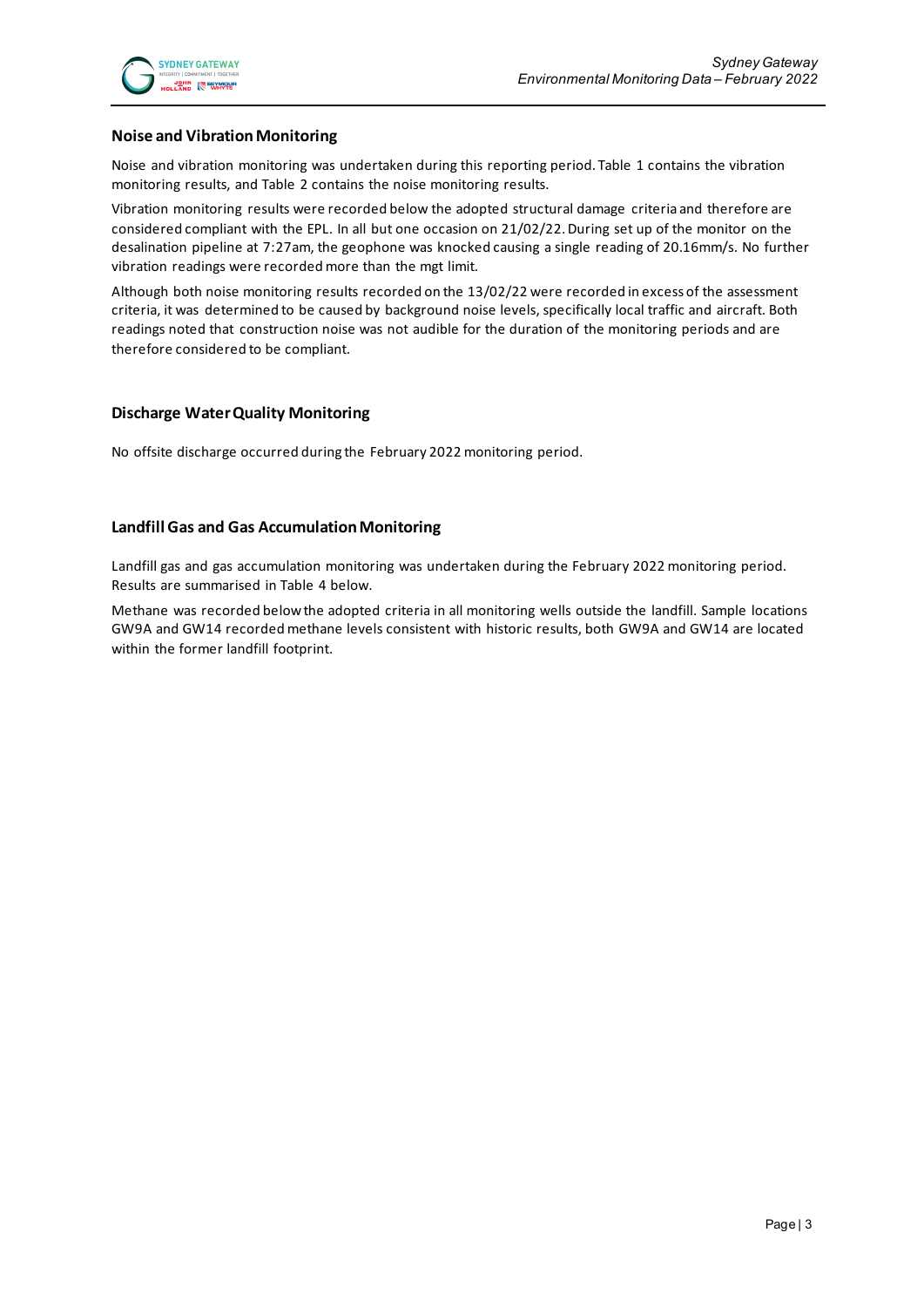

# Table 1: Vibration Monitoring Data.

| <b>Monitoring location</b>                          | <b>Monitoring</b><br>Date | Attended or<br><b>Continuous</b><br><b>Monitoring</b> | <b>Measured VDV</b><br>(m/s <sup>1.75</sup> ) | <b>VDV Target</b><br>(m/s <sup>1.75</sup> ) | <b>VDV</b><br>Compliant | <b>Measured</b><br>PPV (mm/s) | <b>PPV Target</b><br>(mm/s) | <b>PPV</b><br>Compliant |
|-----------------------------------------------------|---------------------------|-------------------------------------------------------|-----------------------------------------------|---------------------------------------------|-------------------------|-------------------------------|-----------------------------|-------------------------|
| SB51 piling pad, Desal Pipeline<br>(Bentonite wall) | $01/02/22 -$<br>02/02/22  | Continuous                                            | <b>NA</b>                                     | <b>NA</b>                                   | <b>NA</b>               | 1.26                          | 20                          | Yes                     |
| Adjacent to ATL, Desal Pipeline                     | $01/02/22 -$<br>03/02/22  | Continuous                                            | <b>NA</b>                                     | <b>NA</b>                                   | <b>NA</b>               | 20.16                         | 20                          | Yes <sup>1</sup>        |
| SB51 piling pad, Desal Pipeline<br>(Bentonite wall) | $07/02/22 -$<br>10/02/22  | Continuous                                            | <b>NA</b>                                     | <b>NA</b>                                   | <b>NA</b>               | 2.93                          | 20                          | Yes                     |
| Adjacent to ATL, Desal Pipeline                     | $03/02/22 -$<br>05/02/22  | Continuous                                            | <b>NA</b>                                     | <b>NA</b>                                   | <b>NA</b>               | 4.89                          | 20                          | Yes                     |
| Adjacent to ATL, Desal Pipeline                     | $07/02/22 -$<br>09/02/22  | Continuous                                            | <b>NA</b>                                     | <b>NA</b>                                   | <b>NA</b>               | 8.49                          | 20                          | <b>Yes</b>              |
| Adjacent to ATL, Desal Pipeline                     | $21/02/22 -$<br>24/02/22  | Continuous                                            | <b>NA</b>                                     | <b>NA</b>                                   | <b>NA</b>               | 1.22                          | 20                          | Yes                     |

<sup>1</sup> monitor knocked during set up, reading not associated with construction works.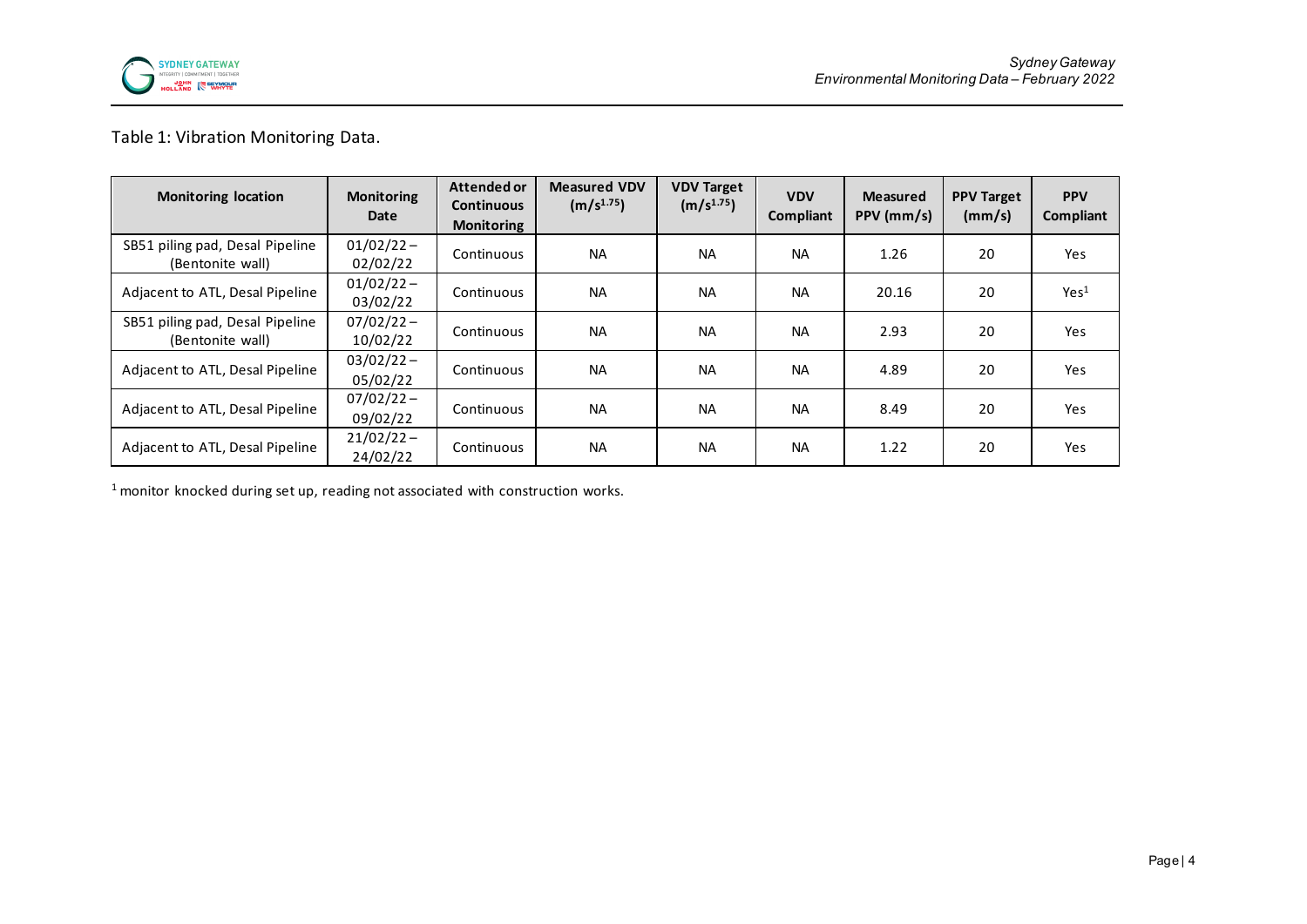

# Table 2: Noise Monitoring Data

| <b>Monitoring Location (Noise-</b> | <b>Monitoring</b> | Attended or       | Parameter  | <b>Measured</b> | Goals /        | <b>Comments</b>                      |
|------------------------------------|-------------------|-------------------|------------|-----------------|----------------|--------------------------------------|
| Catchment Area, Street,            | Date              | <b>Continuous</b> |            | Value           | <b>Targets</b> |                                      |
| Suburb)                            |                   | <b>Monitoring</b> |            | dB(A)           | dB(A)          |                                      |
| NCA 02, 2 Bellevue Street,         | 13/02/22          | Attended-         | LAeg 15min | 65.7            | 61             | SG Work Compliant - traffic dominant |
| Tempe                              |                   |                   |            |                 |                | noise source.                        |
| NCA 02, 2 Bellevue Street,         | 13/02/22          | Attended-         | LAeg 15min | 66.3            | 61             | SG Work Compliant – traffic dominant |
| Tempe                              |                   |                   |            |                 |                | noise source.                        |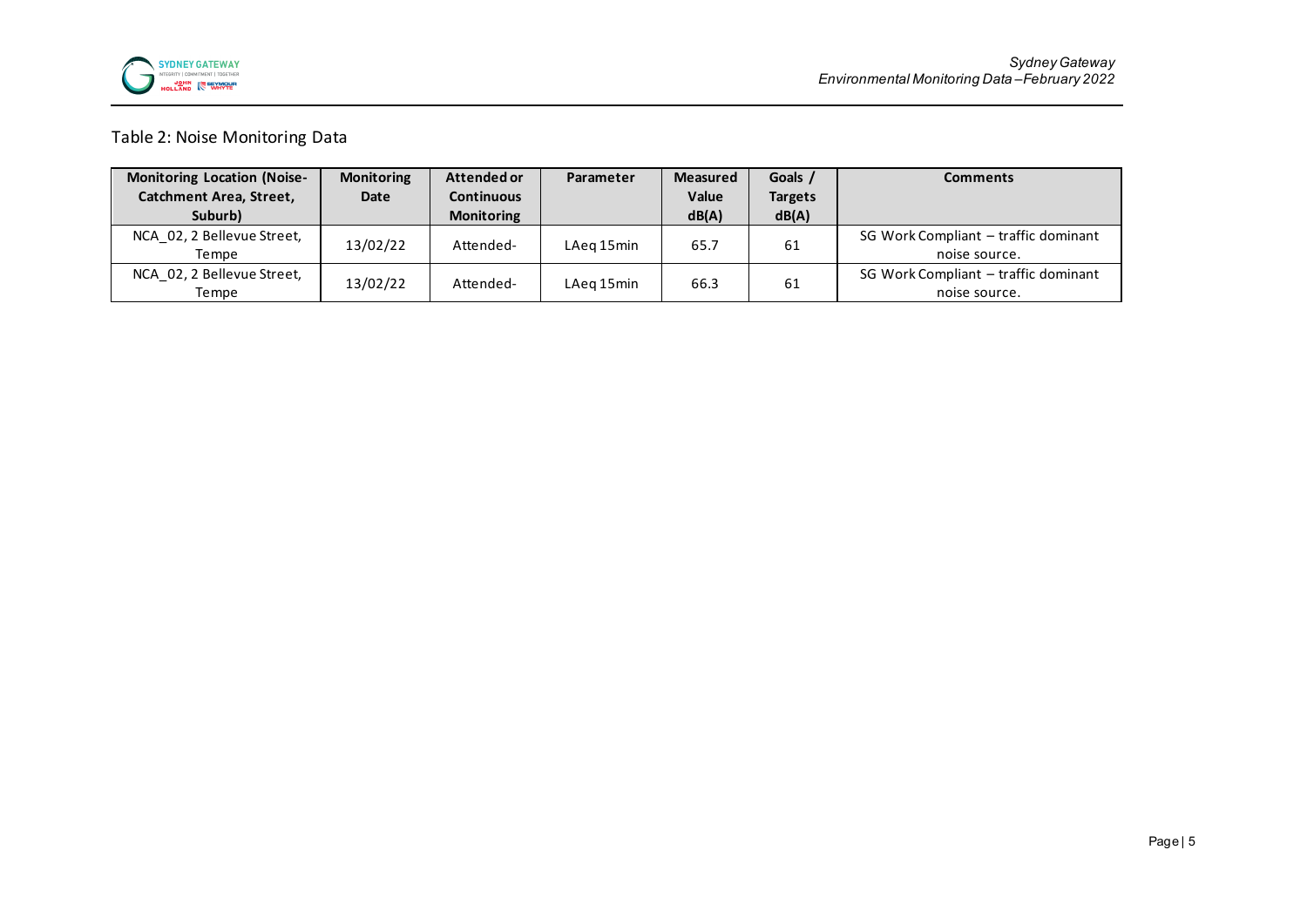

# Table 3: Discharge Monitoring Data

No discharge data to display.